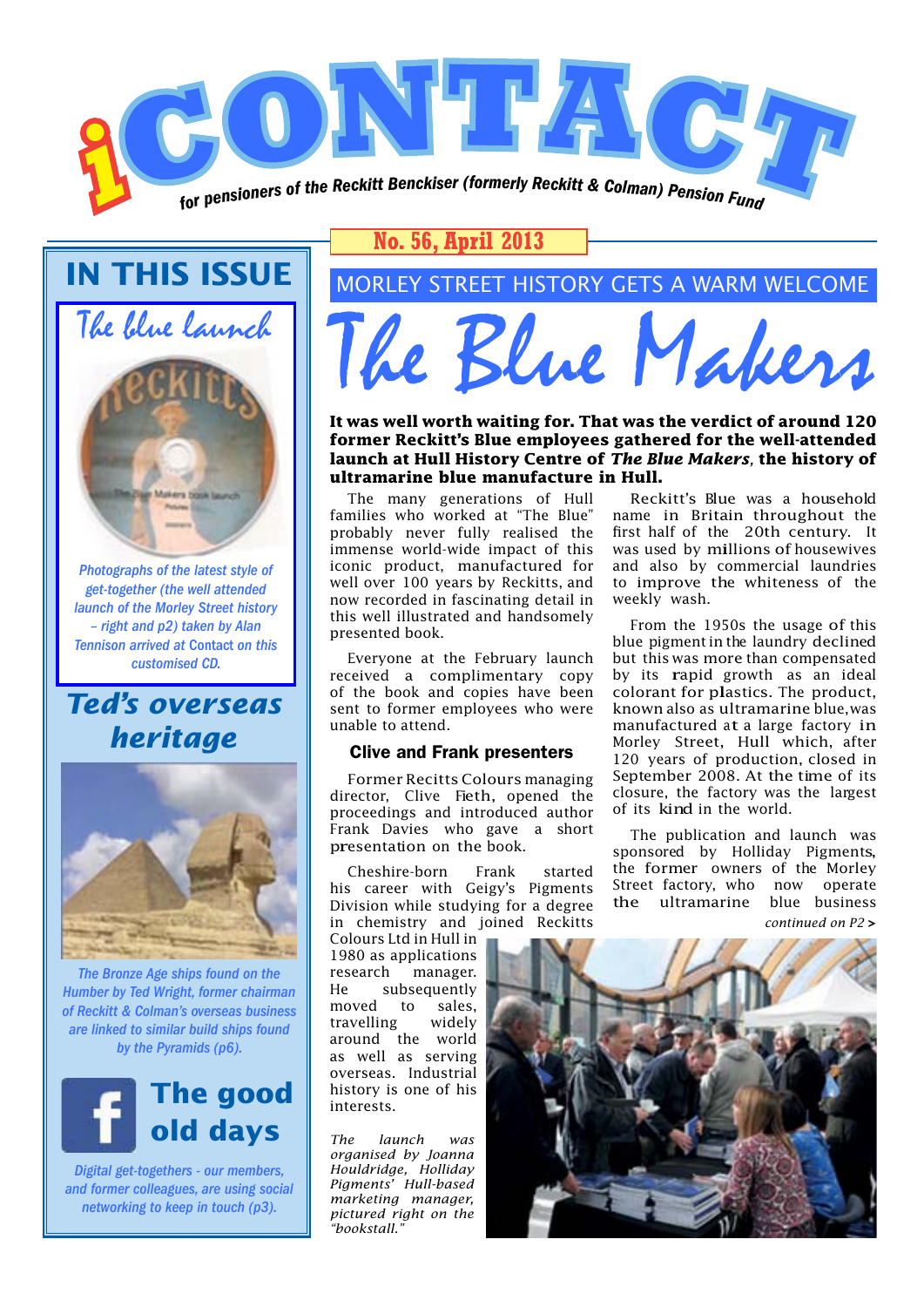*A book as much about people as products*

#### **>***continued from P1*

from a sister factory at Comines in northern France.

Former employees from as early as the 1950s attended the launch and the occasion provided an opportunity for reunion for several generations of workers.

In addition to the personal reunions, memories were recalled by product displays from the Dansom Lane Heritage Centre in cabinets loaned by the History Centre and by the display boards, pictured below, which made a point of featuring people who are in the book.

On-line readers can see more pictures of those attending the launch in the Digital Supplement to the *iContact* version of this issue at www.icontactnewsletter.co.uk

*Young and old and a true family atmosphere for the launch, above. Former Reckitts Colours managing director Clive Fieth, below left. Author Frank Davies, below right, making his audio visual presentation.*

Copies of *The Blue Makers* have been sent to those who were unable to attend the launch with a covering letter including a report and photographs of the event and an invitation to comment on the book.

The letter adds "If you know of any former colleague who might not know about the book, please let

**Blending and Packing** 

nent 1986

Back Row - Norman White<br>(Supervisor), Graham Watson, Andy Wikins, Joe<br>Drewery, Robin Smith;

Middle Row - Jeff Dannatt,<br>Ian Kirby, Paul Jackson;<br>Front Row - Paul<br>Shepherdson, Kelvin

Departn

una

eft to Right:

us know as we would like as many as possible to have the opportunity to receive a copy."

Contact Frank Davies on 01482 650449

Email: [francisvdavies@live.co.uk](mailto:francisvdavies@live.co.uk) or Joanna Houldridge on 01482 640208

Email: [Joanna.Houldridge@holliday](mailto:Joanna.Houldridge@holliday-pigments.com)[pigments.com](mailto:Joanna.Houldridge@holliday-pigments.com)

It was the people who worked for the Company that were responsible for its success. Here are just a few of them.



Pilot Plant staff 1962

Left to Right:

Back Row - Fred Bolton, Tom McCullough, Bob<br>Dixon, Hilary Dixon, 311<br>Tucker, David Cowie, 31m Leaf.

Front Row - John Gray,<br>John Hale, Tony Groizard,<br>Peter Bone, Maureen **BEARAS** 





ong Service Award **Presentation 1984** 

Left to Right - Martin Crayen Stan Arnold, Jeff Mann, Pete Osborne, Clive Fieth (MD),<br>Jim Longhorn, Ken Farnill, Albert Barley, Sid Metcalfe



*Page 2 i***CONTACT** *April 2013*



**Get-togethers in a new light**



*Page 2 usually reports our regional get-togethers but, with around 150 attending, The Blue Makers launch was the biggest get-together yet – usual reports on p5.*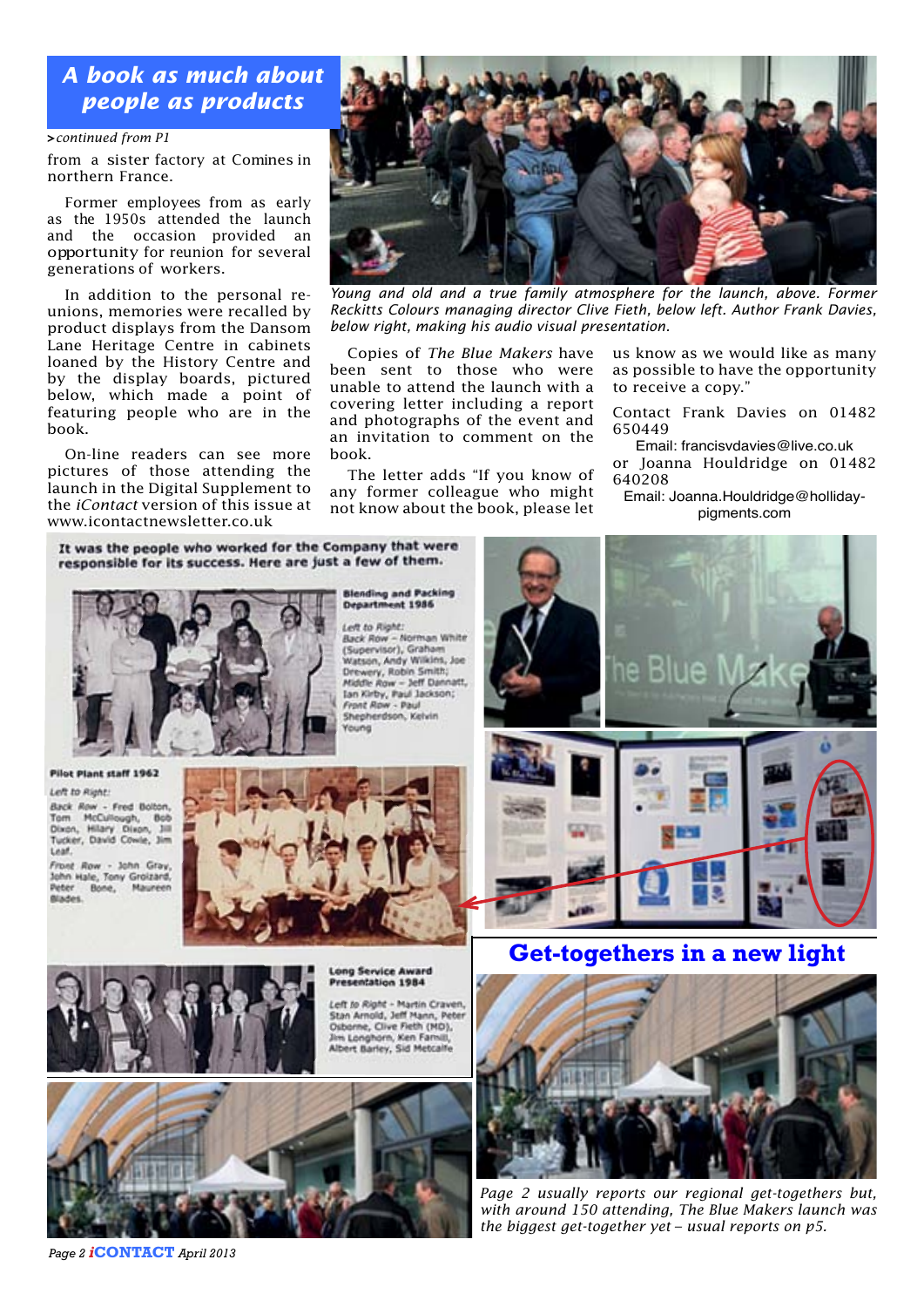# *HOW SAFE IS MY PENSION?*

"This is the question that I am always asked." says Kevin O'Berg, the Trustee elected by your Pensioners' Association Committee.

The Pension Fund's Actuary carries out a detailed valuation every three years,where he compares the assets of the Fund with the liabilities and produces the estimated deficit or surplus at that particular date.

Over the last few years there has always been a deficit, mainly due to investment markets performing poorly and people living longer. The Company is legally obliged to make up any deficit resulting from the Actuarial Valuation.

You may remember that at the last Valuation the Company agreed to pay £155m over three years to

remove the deficit. The term over which they make the payments is agreed between the Company and the Trustees.

If the Company became insolvent and there was a deficit in the Fund then there could be a shortfall problem as the Company would not be able to make the deficit payments. For this reason, the Trustees look at the solvency of the Company on a regular basis.

 Needless to say, the Company is currently financially strong and therefore your pension is safe.

The next Actuarial Valuation is at 5th April 2013 and the results will be available around October 2013. If you have any queries regarding the Pension Fund, Kevin O'Berg can be contacted at oberg@oberg.karoo.co.uk.

## *Contact* **cues up snooker table rivalry after a 50 break**

**After the Class of 62's very successful reunion reported in our last issue** *(Contact No.55, December 2012),* **three of the former apprentices who attended have picked up where they left off fifty years ago.** 

"Back in the sixties Dave Bodecott, Mike Sowerby and Steve Roberts (pictured, l to r) were regular users of the Men's Club snooker tables housed in the Francis Reckitt Institute and, as they all live in the Willerby area, have found two snooker tables in a room above the Willerby library.

"We now renew our competitive spirit on a weekly basis!" writes



*Poster advertising of Sissons' distemper turned the plank men into national celebrities.*



reunion organiser Steve Roberts who, as a result of the article in *Contact,*  also met up with his cousin Alf Cook who, with his twin brother Bob, spent all of his working life in the Dansom Lane offices. They traded many stories of their days at Reckitts.

*(Any former FRI snooker rivals of 60s vintage ready to challenge them at the new venue? - Ed)*

Steve Roberts posted the packing line picture we used in the last issue on to a local Facebook site called *Hull, the Good Old Days,* and had an immediate reply from Marlene Adamson telling him the photo was of the girls in Cardboard. Marlene was on the photo and mentioned Marlene Ingleson, Beryl Hurdley, Jenny Ayscough, Olga Russell, Wendy Brunton, Jean Oliver, Rita Jackson and Rose Broadbent.

If you have any memories to share Steve invites you to contact him on his Facebook account – Stephen Roberts, or post them on *Hull, the Good Old Days.*

*On the above site we found this picture (left) of two Sissons' ladies pushing a barrel of varnish. We have never published pictures of Sisson's people because although it was R&C's oldest company (founded 1803), it was bought (and sold) in the 1950s.* 

### MAKE CONTACT

Although most pensioners in the Northern Area enjoy busy and active lives and do not wish to be visited, there are still a few who would very much wish for a visit. A mail-shot to all 1000+ pensioners over the age of 70 in our area would be wasteful and expensive so we are using *Contact* to ask any pensioner who would like to be visited to telephone, write or e-mail to:

Chris Eagleton, 2 Dominican Walk, Beverley, HU17 0HF Tel: 01482 872765

[christopher@eagleton.net](mailto:christopher@eagleton.net)

Philip Mayor, 18 The Croft, Beverley, HU17 7HT Tel: 01482 862563 [pamayor@pamayor.karoo.uk](mailto:pamayor@pamayor.karoo.uk)

### **Centenarian Edith's enviable 'down under' holiday plan**

**Edith Morton,** who celebrated her 100th birthday in January, started work at Reckitts in Dansom Lane at the age of 14 and, since her retirement in 1973, has enjoyed an enviable transworld life by spending six months every other year in Australia.

Edith never married, looking after her father who lived to be 99. Her brother and family live in Australia but the biennial breaks have ended now she is less active and living in a residential home.

Starting in the Disprin packing department, Edith and other workers were seconded to work at Saltend during the war. She then returned to Reckitts, working in various departments and rising to the post of supervisor by the time she retired.

Edith's century was marked by a bouquet of flowers from the Pensioner's Association and, of course, a card from the Queen.

*Photos in IContact Digital Supplement*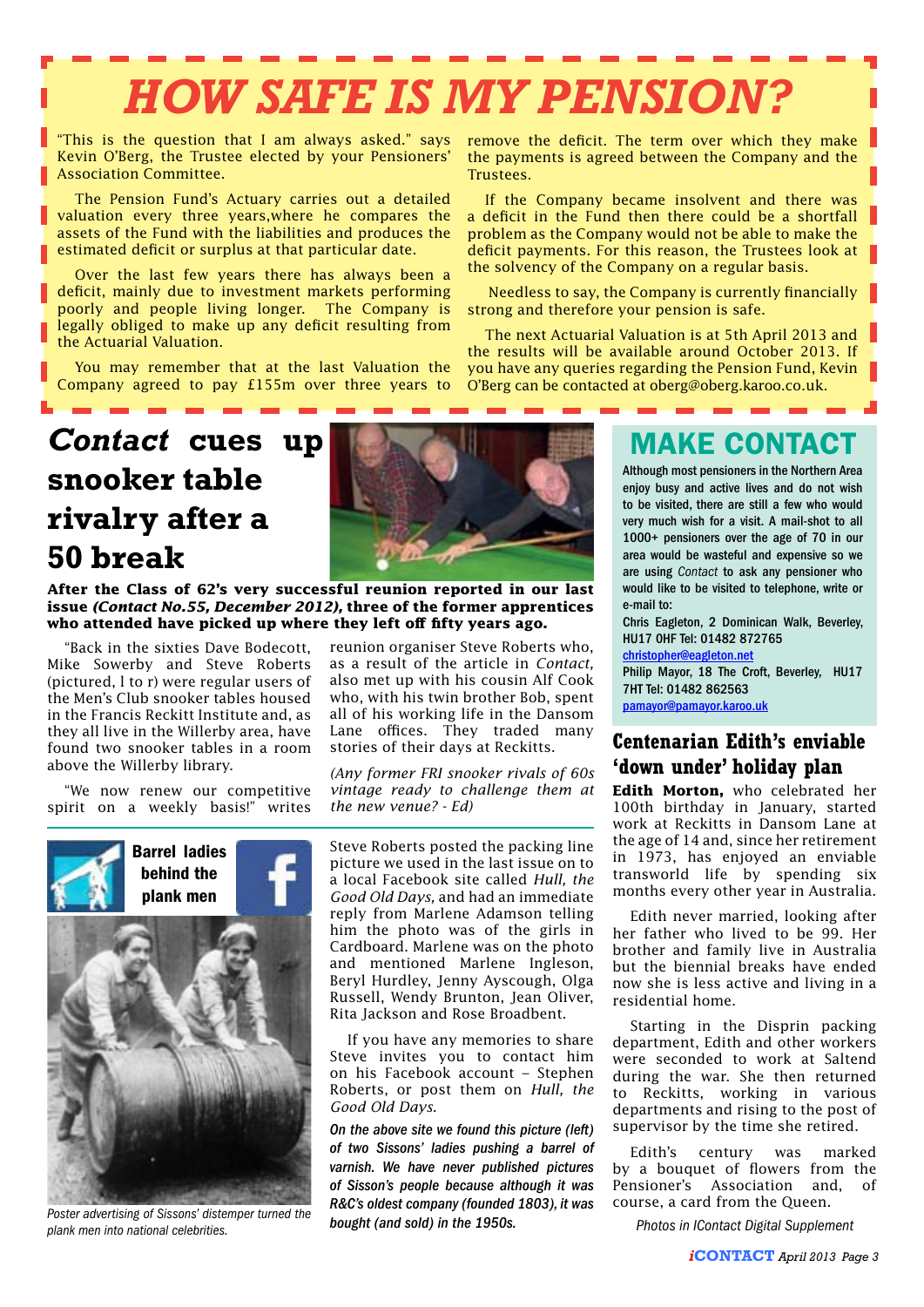# **RB promised growth**

The new focus on fast-growing emerging markets and a move away from the company's roots as a maker of household cleaning goods to higher margin health and hygiene products has seen operating profit rise 2 per cent to £2.4 billion on revenues up one per cent to £9.6 billion.

Announcing full year results for 2012, Rakesh Kapoor, who took over as Reckitt's chief executive from Bart Becht, said the company now aimed to derive half of its net revenue in its core business from emerging markets by 2015, a year earlier than it had previously targeted, while its health and hygiene products would account for 72 per cent of net revenue.

As part of the company's focus on health and hygiene, former Smith &



Nephew executive Adrian Hennah, left, took on the chief financial officer role from January, shortly after the successful bid for US vitamin maker Schiff Nutrition for \$1.4 billion (£894

million), gaining access to the vitamin and supplement market for the first time.

This has been followed by a \$482 million (£307 million) deal with Bristol -Myers Squibb for Latin American OTC health brands. The three-year collaboration agreement will license six medications: Naldecon, a cough medicine; Luftal, an anti-flatulence treatment; Dermodex, a nappy rash cream; Tempra, for pain relief; Picot, an antacids brand; and Graneodin-B, a sore throat remedy.

Bristol-Myers Squibb will continue to make the brands for a further three years, at which point Reckitt has the option to buy them. The initial \$482 million payment includes supply contracts, personnel and the option to acquire the legal title to the intellectual property.

**NETWORKING WORKS** China has a very digitally engaged population. RB has larger sales online of Durex in China than anywhere else.The brand now has a 43 per cent share of the Chinese market, according to Nielsen data, up from 10 per cent three years ago. Bestsellers in China are the Durex Fetherlite Ultima series and the "Jeans" range — "a trendy blue condom for cool lovemaking". Durex is also one of top brands on China's main social media sites Weibo and Renren, with more "fans" than Coca-Cola and KFC.

## **Emerging markets give AN END-OF-YEAR RISE IN OUR ASSOCIATION MEMBERSHIP**

#### **There is a small increase in the print run for this issue of** *Contact* **due to a recent change linked to the Defined Contribution section of the Reckitt Benckiser Pension Fund.**

You may be aware that Defined Contribution (DC) pension schemes have become more prevalent in the last ten years or so and Reckitt Benckiser (RB) has operated such a scheme for all new employees for some years.

There are now more employees in the RB DC scheme than in the Defined Benefit (DB)/final salary scheme

As from 1st January 2013, members of the DC scheme will no longer take their pension through the RB Fund. Instead, the Company will pay for advice so that they can choose a pension from an outside provider and this will give them more flexibility.

So it was not totally unexpected when there was a small surge, 75, to the number of pensioners, and thus our Association, at the end of last year.

#### Gradual reduction

What effect does this change to the DC section have on the RB pensioner<br>group? It will lead to a gradual It will lead to a gradual reduction in the number of pensioners within the RB Fund, albeit over many years.

This is now normal practice in the pensions industry so there is nothing to worry about and, of course, the Pensions Department will still be around to help with any queries.

The Reckitt Benckiser Pensioners' Association gives members the crucial democratic voice in the running of the Fund via the Trustee we elect (currently Kevin O'Berg) to express our views.

#### Focus on communication

As communication and contact is a crucial part of the Association's role this continues to be a focus of attention.

The committee meeting just before we went to press gave the green light for an August issue of *Contact* to provide the three a year that members have requested.

That has been achieved through good housekeeping in the face of continually rising costs.

We will now be seeking members' ideas and experiences (especially those who have maintained contact with former colleagues) as we continue to concentrate on this important communications role.

### *NEW VISITORS*

The appeal for Pensioner Visitors in the last *Contact (No.55, December)* had an encouraging response and two new appointments are expected to complete the coverage for the southern area.

Members interested in visiting, particularly in the Northwest and North of England, are invited to contact our Vice Chairman Tony Swell, who is our Visitor Coordinator on 0118 969 1390

e-mail: patsytony.swell@googlemail.com

### **YES, THERE IS AN INCREASE A rise of 3.1% in your RB pension was reported to the committee this month.**

### **Committee elections**

*Elections for the RB Pensioners' Association Committee are due this autumn. The current nine members are: David Saltmarsh, chairman; Tony Swell, vice chairman; Trevor Clark, secretary; Allan Chandler, treasurer; Brian Bradley; Chris Eagleton; Freddie George; Kevin O'Berg; and Alistair Stewart.* 

*Trevor, Chris and Alistair are due for re-election for 2014 and are willing to stand again, but nominations can also be made on a nomination form obtainable from the Association's secretary or by submitting the name of the nominee with his or her signature and the addresses and signatures of five nominating members.*

*Send to: The Secretary, Reckitt Benckiser Pensioners' Association, c/o Pensions Department, Reckitt Benckiser plc, Dansom Lane, Hull HU8 7DS, to arrive before the end of July.* 

### *Heritage Publications*

*We mentioned this "Hull's Heritage" book for children in the Digital Supplement of our last* 



iContact. *A revised issue is now being printed and will be on sale at Hull Central Library. More in our next issue but readers can request and reserve a copy of the new edition by e-mail:*  [kingstonpress@hullcc.gov.uk](http://kingstonpress@hullcc.gov.uk )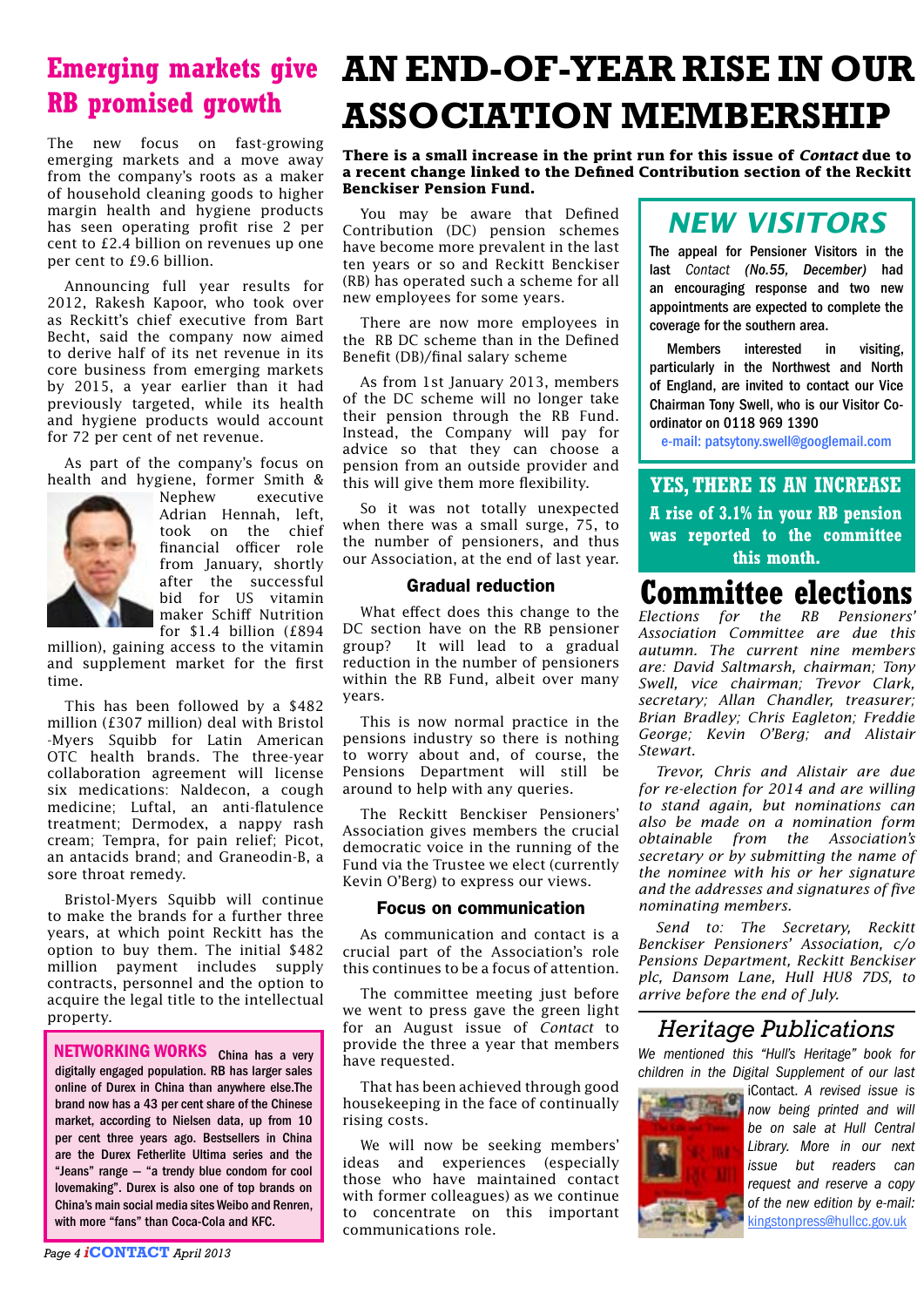### *Get-togethers*

# **The RBPA committee meeting, your regional**

## **gtgs and our deadline date**

**Eastern Region led off the year's get-togethers with its usual January meeting, followed by Hull in March. Norwich attracted 30 for coffee and sausage rolls, with several staying on for lunch at the White Horse at Trowse, and a dozen were at Hull's usual lunchtime meeting at The Goodfellowship.**

This month's Norwich meeting saw an unusually low attendance of 22 and High Wycombe's 22 was also down a little; but Derby declared a good start to the year with 25 as we went to press on April 17.

We delayed our deadline for this issue until that date to cover the April 10 committee meeting deciding on whether to give the go-ahead for an August issue, as well as ensuring we had reports on the April get-togethers.



The 22 at the Norwich meeting was below the agreed discount figure so organiser Ken Herbert had to fork out a modest room hire fee.

Fortnately some stayed for a meal as usual so a return to normal numbers at the July and October meetings should restore the balance – especially if more want a bite as well as a good "mardle" (that's Norfolkese for a chat).

As the catering trade is feeling the squeeze everywhere, there's probably a message here for all our regions – get mardling.

#### Reggie Goves closing

Pensioners from the former Reckitt Industrial Division faced two disasters at their lunch meeting at the Reggie Goves Centre, High Wycombe.

 First Paul Gilliam our Pension Visitor mislaid his camera and for the first time ever was unable to take many photographs. Second the Reggie Goves Centre – a favourite for many years – is likely to close and a new venue needs to be found.

Paul assured everyone events would continue. John Rolls suggested a pub. No comment.

All 20 guests were treated to a splendid lunch provided by Carol Gilliam, with service delivered by Katie and Matthew Carr, Paul and Carol's

*A good start for the year at the Derby get-together, above, and a satisfying first attendance for Mrs Anne Cooney, who worked at the Derby factory. Anne enjoyed meeting her old friends again and is looking forward to the next one in September. As ever the raffle was popular, especially with the winners, and also pictured this time is John Timmins Derby visitor seated in the forefront on left [with arms folded].*

grandchildren. The glorious spring flower table decorations seamlessly ended up with the ladies present.

All agreed it was a great social event. Please keep in touch with Paul (01494 562843) and join us next time, probably towards the end of October just in time for a pre-Christmas catering surprise from Carol.

The picture below at Hull's gettogether at the Good Fellowship shows (l to r): Phil Shearsmith, Hugh Christmas (often taking the pictures at these events) Richard Bays and Bob

### *DIARY DATES*

2013 get-togethers: HULL

11am at The Goodfellowhip Cottingham Road on: Tuesday, June 11, 2013 Tuesday, October 1, 2013 *Contact Phil Mayor Tel: 01482 862563*

#### NORWICH

at 10.30am at the White Horse Trowse on: Tuesday, July 9, 2013 Tuesday, October 8, 2013 *Contact Ken Herbert 01379 852854*

#### **DERBY**

at 10.30am at The Orangery Markeaton Park on: Tuesday, September 17, 2013

LEICESTER at 11.30am at The Oadby Owl Glen Road, Leicester on: Tuesday, May 7, 2013 *Contact Brian Bradley Tel: 01526 321575*

*for Leicester and Derby*

HIGH WYCOMBE End of October 2013 Date, time and venue TBA *Contact Paul Gilliam Tel: 01494 562843*

Allison. Below right, at High Wycombe are Meg Lambert with Bert Childs. More get-together pictures in the *iContact*  Digital Supplement.



*i***CONTACT** *April 2013 Page 5*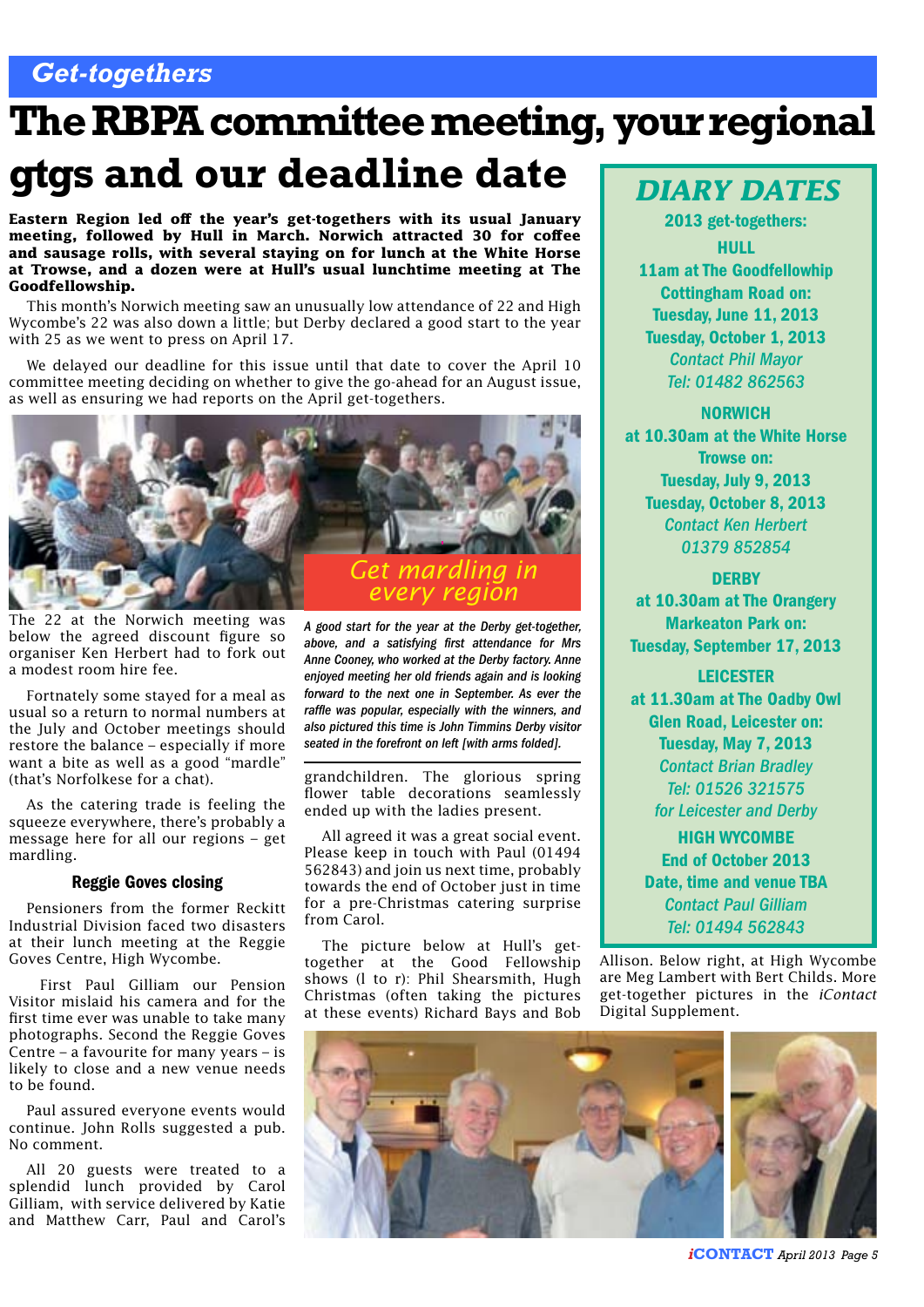## **The heritage that truly extends over the seas**



**A new link between the village of North Ferriby on the River Humber and Giza, site of the Great Pyramid on the River Nile, is creating international awareness of intriguing constructional similarities between the 4,000-year-old Bronze Age ships discovered by the late Ted Wright, former chairman of Reckitt & Colman Overseas, and early planked ships built to sail the Mediterranean, the Red Sea, the Indian Ocean and the Pacific.**

A lecture given in February to the Ferriby Heritage Trust, the village charity inspired by Ted, marked the start of an exchange of knowledge and information and a long term investigation of the remarkably similar methods developed around the 20<sup>th</sup> to 30<sup>th</sup> centuries BC for the building of ocean-going ships.

#### Inspector of Antiquities

 The lecture by Afifi Rohim Afifi, Chief Inspector of Antiquities at the Giza Plateau and Project Supervisor of the Second Kufu Boat Project at Giza, followed a surprise visit by him in January to find out about the Bronze Age ships discovered by Ted in the mud of the Humber foreshore.

Mr. Afifi visited the Riverside Walkway site of the discovery with its "pavement" outline of the Ferriby



*The first Khufu Boat in the Giza museum, above, will be joined by the second which will also have a replica for wider display.*

ships built by villagers and inspected the half-scale replica owned by the Ferriby Heritage Trust and currently based at the Welton Waters Adventure Centre.

His illustrated talk at Ferriby Village Hall outlined the current boat project at the Khufu Boat Museum where an international team is rebuilding a second stitched plank ship (plus an exact replica for international display) found in a sealed chamber alongside the pyramid.

The reconstructed first Khufu boat is pictured in the museum, below left.

The Egyptians are particularly interested in the Ferriby ships because most of the remains of early vessels found around the world have been fragmentary whereas the Ferriby remains, while not complete, were sufficient to allow a realistic reproduction.

#### More than 1,000 pieces

The Cheops boat is complete but in more than 1,000 separate pieces so there could be useful exchanges on the Ferriby reconstruction experiences.

The greatest interest, however, lies in the fact that all these ships were designed as much as evolved.

While archaeological findings of skeletal remains have traced the physical evolution of homo sapiens, these ships are among the earliest evidence of intellectual development, suggesting thoughtful, creative,

*Ted Wright,left above, on the foreshore where he found the ships' remains and the pavement outline, above, built by villagers and opened by his late son Rod Wright. The new BMW, advertised for its "fluid" lines, was pictured with the pavement to emphasise the Bronze Age technology. Sea trials have shown the Ferriby Heritage Trust's replica, part funded by Ted, to have near perfect fluid dynamics. Below, Afifi Rohim Afifi at Giza.*



skilled and venturesome beings as opposed to the commonly portrayed warlike tribesmen.

Proving that the Ferriby ships were *designed* and built has always been a problem and the international exchanges will help illustrate the technical advances that were made (Bronze Age man had learned how to use heat to bend wood).

The Khufu Boats (with Ferriby reference) can be seen on Facebook at:[https://www.facebook.com/](https://www.facebook.com/TheMaritimeHistoryOfAncientEgypt) [TheMaritimeHistoryOfAncientEgypt](https://www.facebook.com/TheMaritimeHistoryOfAncientEgypt)

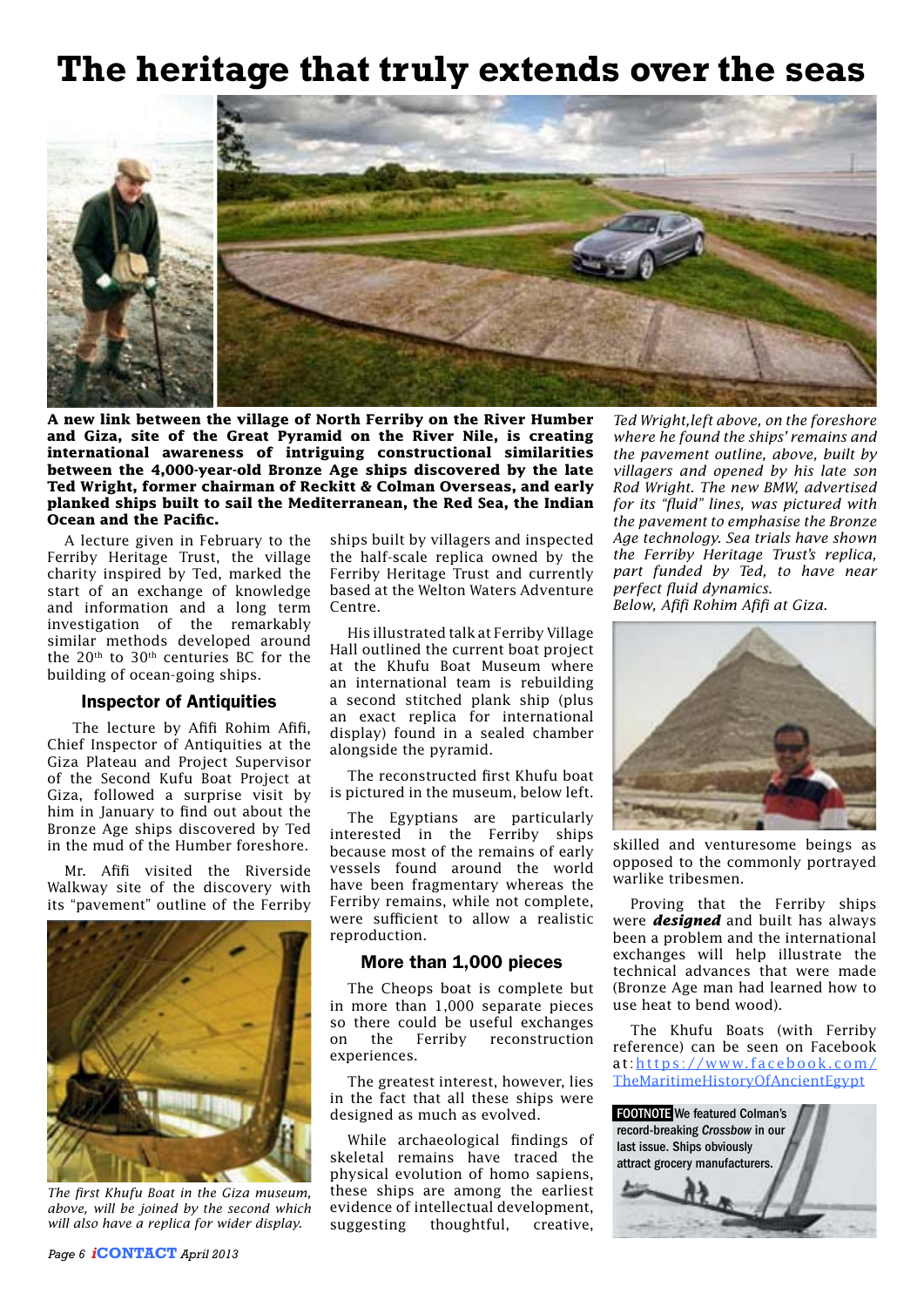#### E-mail: contact@nilspin.com *By post: Contact, c/o Pensions Department*<br>Beckitt Benckiser plc Reckitt Renckis Dansom Lane, HULL HU8 7DS

*The focus on Morley Street in this issue has underlined yet again the true "family" nature of the Reckitt & Colman businesses. Coincidentally former Colours' personnel manager Martin Craven was contacted by Mrs Barbara Evamy of Bridlington seeking more information about the career of her father Walter Wood, whom Martin remembered as Electrical Supervisor at Morley Street. Their chat revealed Walter's father, Robert, also worked at Reckitts and resulted in the following little-known story in a letter from Barbara:* 

## **When "doing up" a family castle was all part of the job**

**At some point, wrote Barbara, grandfather Robert was sent to "do up" Keldy Castle near Pickering and took his family (including her father) with him, lodging with a farming family called Pearson at Cropton. She remembers being taken there once, just after lambing time when she was about 12 years of age.**

"Daddy obviously held the Pearson family in great affection." wrote Barbara.

Keldy Castle was a gentleman's residence bought by Sir James Reckitt in 1903 for his second son Philip at a cost of £25,000. The estate was of 7,000 acres with 50 farms and smallholdings and over 3,000 acres of grouse moors.

They decided to rebuild the main property and the work was completed just before the start of the 1914-1918 war. The architect was Mr. J Bilson of Hessle and the builder was Mr. Anelay of York.

#### Luftwaffe bombs missed

During the Second Word War Keldy became an army training camp. There was an attempt by the Luftwaffe to bomb the camp but they missed their target and the bombs exploded on the Roman camps nearby.

Following Sir Philip Reckitt's death in 1944 the property passed into the hands of his daughter, Mrs Barbara Pollock, who sold it to the Forestry Commission in 1948. They had plans to turn it into a Forestry College but that never bappened and in 1956 some of the buildings were demolished.

Grandad Bob would often speak of his time working there as it must have been the highlight of his career! The photo shows the team of men sent from Reckitts to rewire and replumb the place.

Keldy is in a really remote area of forestry land, down a long single track lane. Over 100 years ago the workmen from Sculcoates in Hull would have found the experience of working in the silence there



*"Done up" Keldy Castle, above, and the Reckitt refurbishers of 100 years ago, below.*

very strange. There is now a large development of log cabins where the house used to be.

The only remaining parts of the house are some columns and part of a crenellated wall.

Apparently the Reckitt family donated two brass candelabra holding 12 candles each and a third

## 01482 582987 01482 582883

What to do in the event of a pensioner's death is a question that often comes directly to us and we have no hesitation in advising, as we have before, that one of the first things you do is contact the RB Pensions Department – numbers above.

Not only do they need to have certain information to take their own actions, they are used to dealing with relatives and older people stressed by the event.

They know from experience many of the things that may be worrying you and can give you helpful advice and guidance.

Chris Little, Group Pensions Manager, Debra Wardill and Carol Irvin, Senior Pensions Administrators and Teresa Gould, Pensions Administrator are always ready to help:

RB Pensions Department,

Reckitt Benckiser Dansom Lane Hull HU8 7DS e-mail: hull.pensions@rb.com

holding 6 candles to St Gregory's church in Cropton. The two large ones are installed above the altar.

Sir Philip's only son James Reckitt, who died at the age of 16, was buried in the churchyard. Barbara found his grave and would have liked to tidy it up as there was moss overgrowing the pedestal. James' mother was buried nearby in the same graveyard.



*i***CONTACT** *April 2013 Page 7*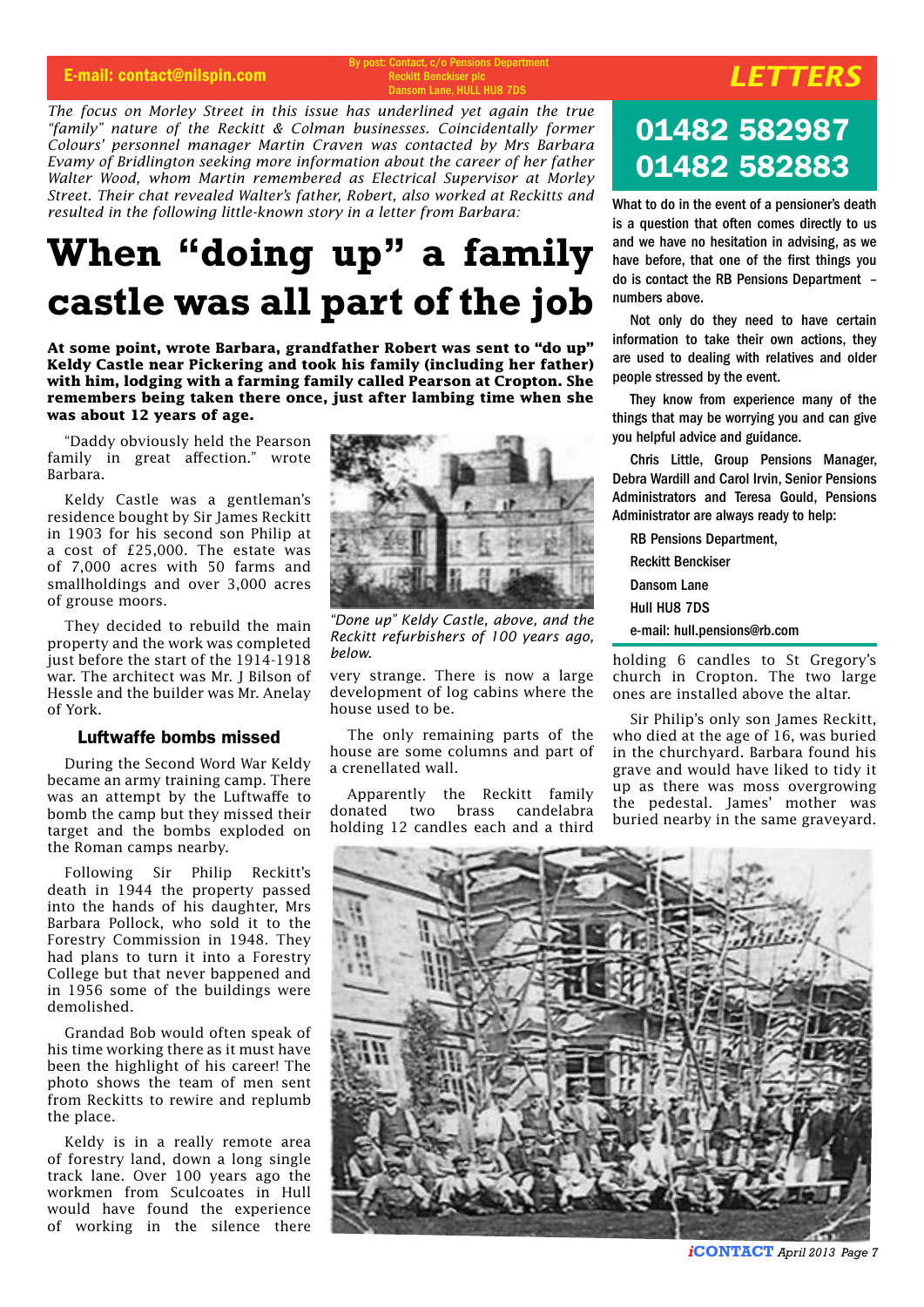### **OBITUARIES**

### **Untimely death of Liz (55) ends a typical workplace partnership**

**The family business nature of the Reckitt and Colman companies meant many couples met at work, married and became company pensioners together, so friends and former colleagues will be saddened to hear of the untimely death of Liz Wilcock (previously Liz Ritchie) who died of cancer at the end of January. She was 55.**

Liz started her career at Reckitt & Colman in the early 1980s, working initially in Operations at Stoneferry. She met her future husband Jeremy

Wilcock after moving to

IDD. They married in 1990 and in due course adopted three children from Guatemala, Annie (Annaliese, now 12 and pictured on Liz's right), Madi (Madeleine, now 10, on Liz's left) and Ben  $(now 5)$ .

Her time in IDD brought Liz into contact with senior managers from all over the Reckitt world,

whether in correspondence or during

#### **We regret to record the deaths of the following Reckitt Benckiser pensioners**

### **NORTHERN REGION**

*(Hull, unless otherwise stated***)**

**Dorothy Borthwick, aged 78, 13 years' service; Ellen Ogier (91), 9; Gladys Knight (92), 9; Doreen Roberts (73),13; Nina Purchon (78), 8; Charlotte Coleman (91),33; Gladys Brown (86),17; Margaret Tunley (80), 14; Dorothy Maltby (89), 23; Alan Ward (72), 4; Edwin Martin (87), 25; Brian Horsfall (71), 21; Frederick Graby (89), 25; George Mawer (97), 42; David Hannah (83), 30; Gordon Sanderson (82), 31.** 

*Derby* **– Frances Janiec (83),13; Peter Rice (57), 10; Derek Young (77), 23; Frederick Warrick (88), 12.** *Shoecare* **– Elizabeth Wilcock (55), 12; John Major (66), 15.** 

*Services Division, computers* **– Enid Prince (91), 11.**

*Peterborough Depot* **– Richard Pearson (80), 14.**

*Poynton Depot –* **James Kirkham (84), 18.**

*Batley* **– Zilla Ainley (97), 7.**

*Colours, Morley Street* **– Sheila Holgreaves (77), 14; Peter Osborne (86), 48; James Gilroy (86), 38; Kenneth Farnill (90), 25; Frank Hopwood (95), 22.** 

their visits to the UK. During this time she studied for a BA and later a DMS. With these qualifications she was able to move into Marketing, working

in product management in categories such as air fresheners, window cleaners and furniture polish.

Her last job in Reckitt & Colman was with the Shoe Care Division where she held a senior marketing role. After leaving Reckitt & Colman, she worked for a hosiery company, a travel business and then

her own travel consultancy.

*Colours, Backbarrow* **– Thomas Wilson (87), 3.**

*HQ, Hull* **– Dorothy Croft (90), 5.** *Household, Stockport* **– Thomas Rigby (87), 7.**

*Industrial Div, Bolton* **– Geoffrey Walker (66), 8.**

#### **EASTERN REGION**

*(Norwich, unless otherwise stated)* **Betty Smith (84), 11; Brenda Powles (88), 34; Ian Fraser (85), 10; Frank King (89), 26; Peter Corbyn (85), 32; John Dolman (83), 13; Arthur Long (65), 27; Brian Richardson (83), 29; William Deeley (83), 27; Maurice Woods (81), 46.** 

It is with special sadness we record the death on April 13 of Florence McLaren of Norwich, our oldest pensioner, whose 108th birthday we reported on in our last issue.

#### **SOUTHERN REGION**

*(Chiswick, unless otherwise stated)* **Dorothy Scarbrow (92), 29; Dorothy Jackson (92), 18; John** 

**Sowerby (79) 35.** 

*Fine Arts and Graphics, Wealdstone* **– Paul Trigg (63), 2.**

*Page of London* **– Frances Graham (72), 13; Roy Ashby (86), 31.** 

*High Wycombe* **– Lorna Pollard (96), 10; Annie Hardman (93), 19; John Wigley (92), 11.** 

*Reckitt Cleaning Services* **– Ethel Holt (84), 11.** 

**Our report (p4) on the last entrants to the Reckitt Benckiser Pension Fund inspired us to take a brief look at our Fund's centuryold origins.**

With Welfare now top of the Government's agenda it seems appropriate that we can open with this extract from the 96-page *Reckitt & Sons Welfare Book* which we were able to reproduce digitally in *iContact*  two years ago *(No.51, June 2011)* in a response to the Big Society debate then raging:

"The Company started a Non-Contributory Pension Fund in 1890 wherein Employees on attaining the age of 60 years were granted a pension equal to half their wages. This Fund was continued until the end of 1910, when owing to the large increase in the number of employees it was considered necessary that the Scheme should be amended. The principal change was the advancement of the retiring age from 60 to 65 years, with the exception of the Male employees who were in the service of the Company prior to 1898.

#### Contributory Scheme 1918

"In 1918, the Directors recognized that owing to the alteration in the economy, the provision made hitherto was inadequate, and as a new Scheme was desirable, an Actuary was consulted.

"After serious consideration, the present Contributory Fund for Male Employees in the United Kingdom was evolved and put into operation."

At September 30, 1924 membership was 2,103 and Funds were £423,164 19s 6d.

In its April 1923 edition the *Carrow Magazine* reported a Works Council meeting called to consider revisions to the Colmans Pension Scheme introduced in 1899.

Figures were presented showing the liability the company had accepted in respect of the 300 pensioners who had died in the ensuing 23 years, the current 200 pensioners and 1,070 members of varying ages who would ultimately become entitled to the Company's pension.

The Company's pension would be increased from 8s to 10s a week and an increase in Members' contributions from 2d to 4d per week would result in another 4s on top of that.

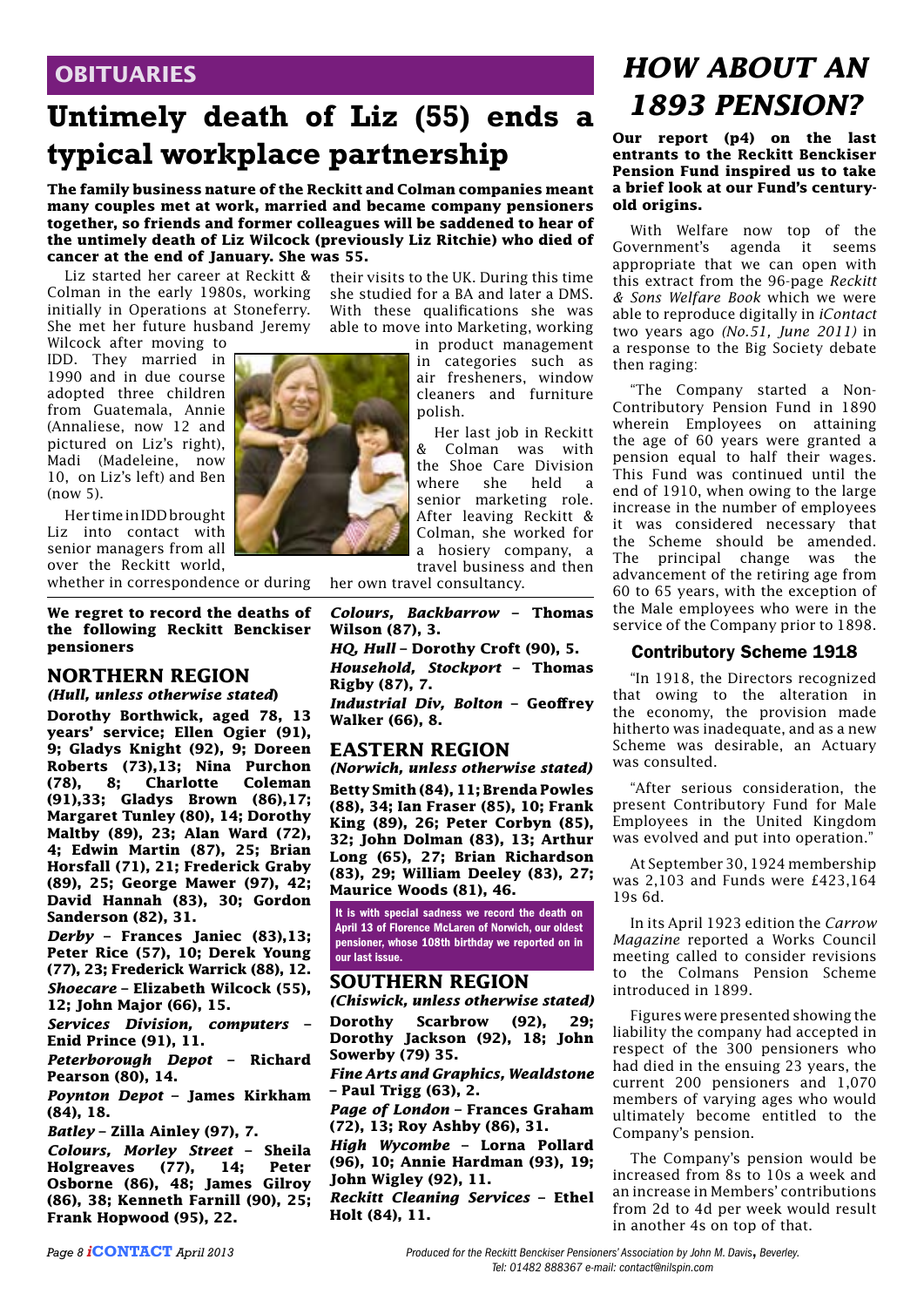

#### DIGITAL SUPPLEMENT

*With e-books advancing fast and publishing costs soaring there had been growing concern about the eventual appearance of the Morley Street history, even in paperback format. In the event both The Blue Makers book and its launch were an undoubted success. Author Frank Davies and Holliday Pigments are to be congratulated on a first class product. The quality of paper, cover and reproduction by Wyke Printers of Hull makes it a near equal of a conventional hardback while the range and depth of the content puts it well ahead of most company histories. Definitely something to be treasured by those who qualified for a copy at this memorable event in a most appropriate venue.*



*Familiar faces at the launch included Peter Adamson, top left; Dr. Mike Garrett, Alan Hitchcock and David Cowie, top right; Karen Houghton, Chris Tripp, Susie Fish and Alison Bisby, above.*

*Garry Selvage, above, with Joanna Houldridge and Clive Fieth; Malcolm Booth and Dave Calvert, below.* 





*Steve Moody, Gary Walters, Mike Bayston, Alan Tennison and Martin Craven, left.*